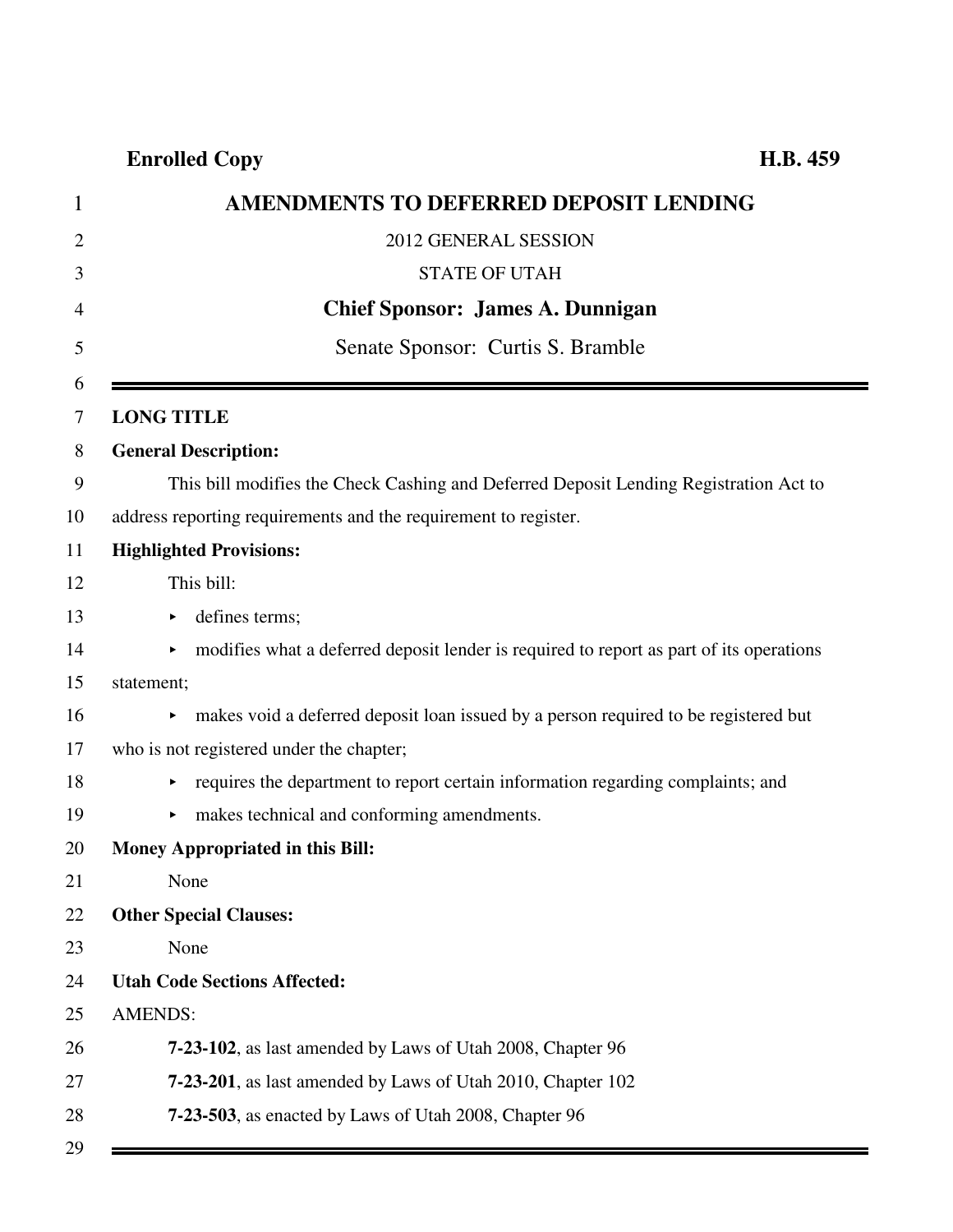| 30 | Be it enacted by the Legislature of the state of Utah:                                                                   |
|----|--------------------------------------------------------------------------------------------------------------------------|
| 31 | Section 1. Section <b>7-23-102</b> is amended to read:                                                                   |
| 32 | 7-23-102. Definitions.                                                                                                   |
| 33 | As used in this chapter:                                                                                                 |
| 34 | (1) "Annual percentage rate" has the same meaning as in 15 U.S.C. Sec. 1606, as                                          |
| 35 | implemented by regulations issued under that section.                                                                    |
| 36 | $[\frac{(+)}{2}]$ "Business of cashing checks" means cashing a check for consideration.                                  |
| 37 | $[\frac{1}{2}]$ (3) "Business of deferred deposit lending" means extending a deferred deposit                            |
| 38 | loan.                                                                                                                    |
| 39 | $[$ (4) "Check" is as defined in Section 70A-3-104.                                                                      |
| 40 | $[$ (4)] (5) "Check casher" means a person that engages in the business of cashing checks.                               |
| 41 | $[\frac{5}{2}]$ (6) "Deferred deposit lender" means a person that engages in the business of                             |
| 42 | deferred deposit lending.                                                                                                |
| 43 | $[\textbf{(-6)}]$ (7) "Deferred deposit loan" means a transaction where:                                                 |
| 44 | (a) a person:                                                                                                            |
| 45 | (i) presents to a deferred deposit lender a check written on that person's account; or                                   |
| 46 | (ii) provides written or electronic authorization to a deferred deposit lender to effect a                               |
| 47 | debit from that person's account using an electronic payment; and                                                        |
| 48 | (b) the deferred deposit lender:                                                                                         |
| 49 | (i) provides the person described in Subsection $[\left(\frac{\theta}{\theta}\right)]$ (7)(a) an amount of money that is |
| 50 | equal to the face value of the check or the amount of the debit less any fee or interest charged                         |
| 51 | for the transaction; and                                                                                                 |
| 52 | (ii) agrees not to cash the check or process the debit until a specific date.                                            |
| 53 | $[\overline{(+)}]$ (8) (a) "Electronic payment" means an electronic method by which a person:                            |
| 54 | (i) accepts a payment from another person; or                                                                            |
| 55 | (ii) makes a payment to another person.                                                                                  |
| 56 | (b) "Electronic payment" includes a payment made through:                                                                |
| 57 | (i) an automated clearing house transaction;                                                                             |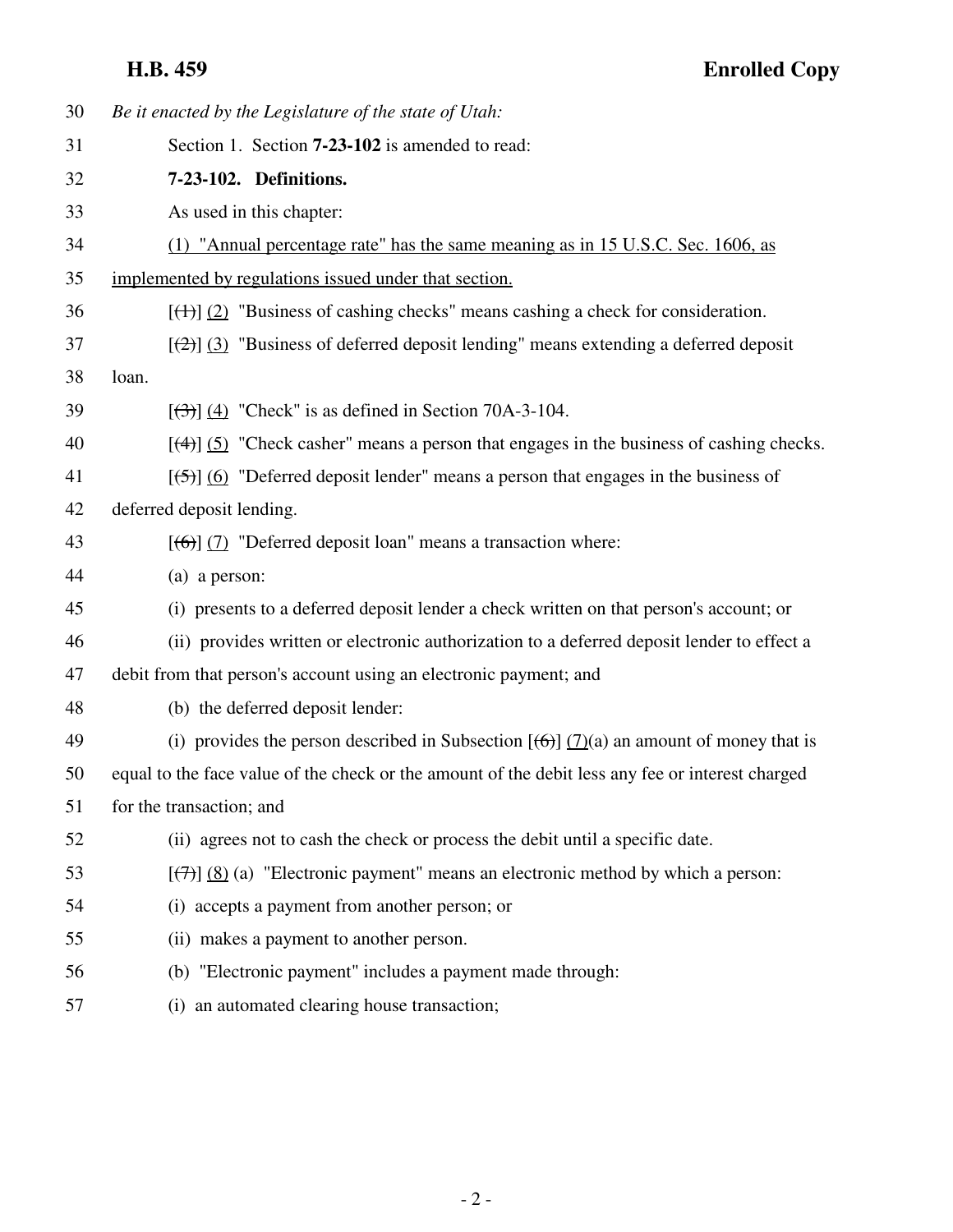| 58 | (ii) an electronic check;                                                                       |
|----|-------------------------------------------------------------------------------------------------|
| 59 | (iii) a stored value card; or                                                                   |
| 60 | (iv) an Internet transfer.                                                                      |
| 61 | $[\frac{120}{120}]$ "Rollover" means the extension or renewal of the term of a deferred deposit |
| 62 | loan.                                                                                           |
| 63 | Section 2. Section <b>7-23-201</b> is amended to read:                                          |
| 64 | 7-23-201. Registration -- Rulemaking.                                                           |
| 65 | $(1)$ (a) It is unlawful for a person to engage in the business of cashing checks or the        |
| 66 | business of deferred deposit lending in Utah or with a Utah resident unless the person:         |
| 67 | (i) registers with the department in accordance with this chapter; and                          |
| 68 | (ii) maintains a valid registration.                                                            |
| 69 | (b) It is unlawful for a person to operate a mobile facility in this state to engage in the     |
| 70 | business of:                                                                                    |
| 71 | (i) cashing checks; or                                                                          |
| 72 | (ii) deferred deposit lending.                                                                  |
| 73 | (2) (a) A registration and a renewal of a registration expires on April 30 of each year         |
| 74 | unless on or before that date the person renews the registration.                               |
| 75 | (b) To register under this section, a person shall:                                             |
| 76 | (i) pay an original registration fee established under Subsection 7-1-401(8); and               |
| 77 | (ii) submit a registration statement containing the information described in Subsection         |
| 78 | $(2)(d)$ .                                                                                      |
| 79 | (c) To renew a registration under this section, a person shall:                                 |
| 80 | (i) pay the annual fee established under Subsection $7-1-401(5)$ ;                              |
| 81 | (ii) submit a renewal statement containing the information described in Subsection              |
| 82 | $(2)(d)$ ; and                                                                                  |
| 83 | (iii) if the person engages in the business of deferred deposit lending, submit an              |
| 84 | operations statement containing the information described in Subsection $(2)(e)$ .              |
| 85 | (d) A registration or renewal statement shall state:                                            |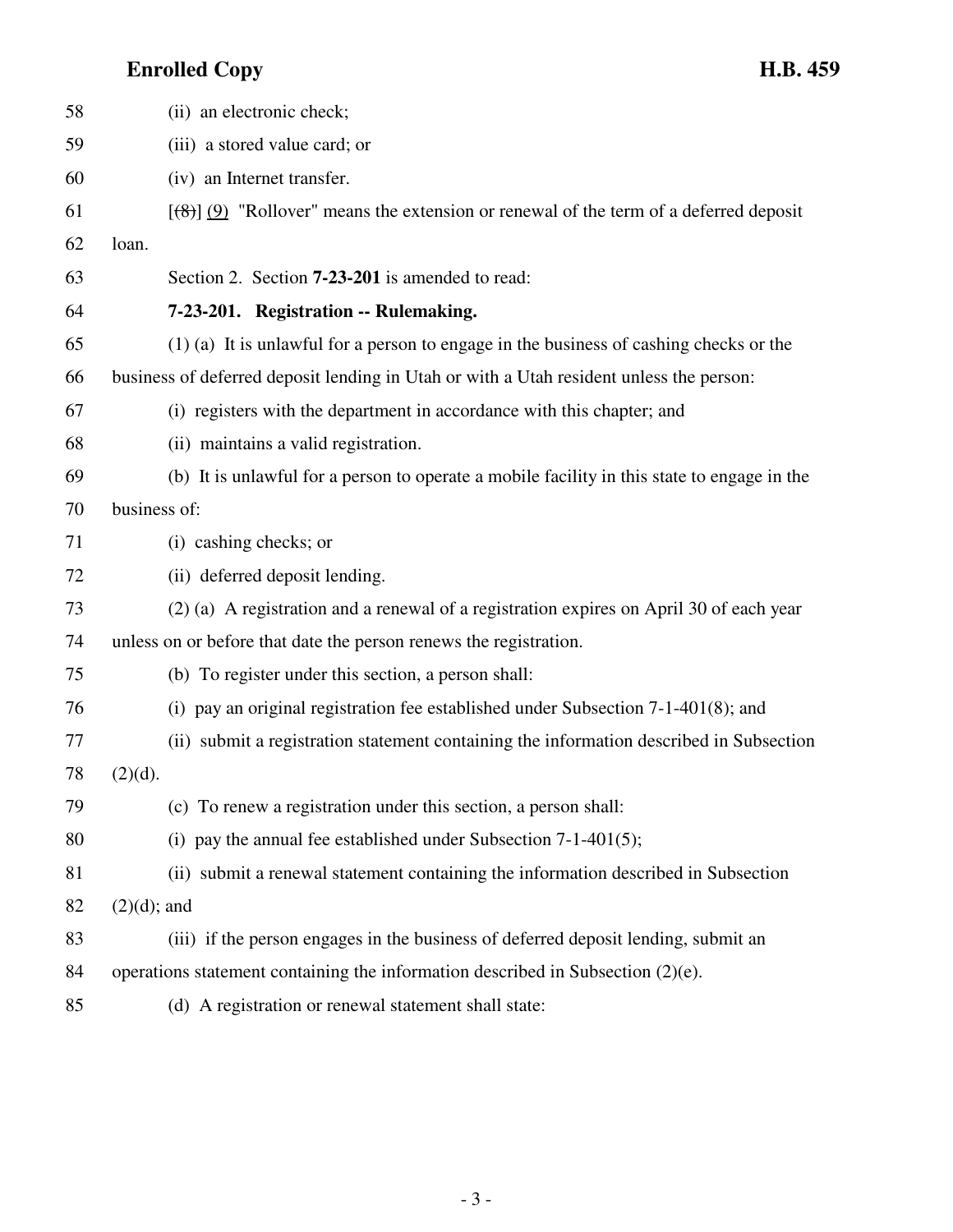| 86  | (i) the name of the person;                                                                         |
|-----|-----------------------------------------------------------------------------------------------------|
| 87  | (ii) the name in which the business will be transacted if different from that required in           |
| 88  | Subsection $(2)(d)(i)$ ;                                                                            |
| 89  | (iii) the address of the person's principal business office, which may be outside this              |
| 90  | state;                                                                                              |
| 91  | (iv) the addresses of all offices in this state at which the person conducts the business           |
| 92  | of:                                                                                                 |
| 93  | (A) cashing checks; or                                                                              |
| 94  | (B) deferred deposit lending;                                                                       |
| 95  | (v) if the person conducts the business of cashing checks or the business of deferred               |
| 96  | deposit lending in this state but does not maintain an office in this state, a brief description of |
| 97  | the manner in which the business is conducted;                                                      |
| 98  | (vi) the name and address in this state of a designated agent upon whom service of                  |
| 99  | process may be made;                                                                                |
| 100 | (vii) disclosure of any injunction, judgment, administrative order, or conviction of any            |
| 101 | crime involving moral turpitude with respect to that person or any officer, director, manager,      |
| 102 | operator, or principal of that person; and                                                          |
| 103 | (viii) any other information required by the rules of the department.                               |
| 104 | (e) An operations statement required for a deferred deposit lender to renew a                       |
| 105 | registration shall state for the immediately preceding calendar year:                               |
| 106 | (i) the average principal amount of the deferred deposit [loan amount that the deferred             |
| 107 | deposit lender extended] loans extended by the deferred deposit lender;                             |
| 108 | (ii) for deferred deposit loans paid in full, the average number of days a deferred                 |
| 109 | deposit loan is [extended by the deferred deposit lender before the deferred deposit loan is paid   |
| 110 | in full] outstanding for the duration of time that interest is charged;                             |
| 111 | $[(iii)$ of the deferred deposit loans that are paid in full 10 weeks or sooner after the day       |
| 112 | on which the deferred deposit loan is executed, the average number of days a deferred deposit       |
| 113 | loan is extended by the deferred deposit lender before the deferred deposit loan is paid in full;   |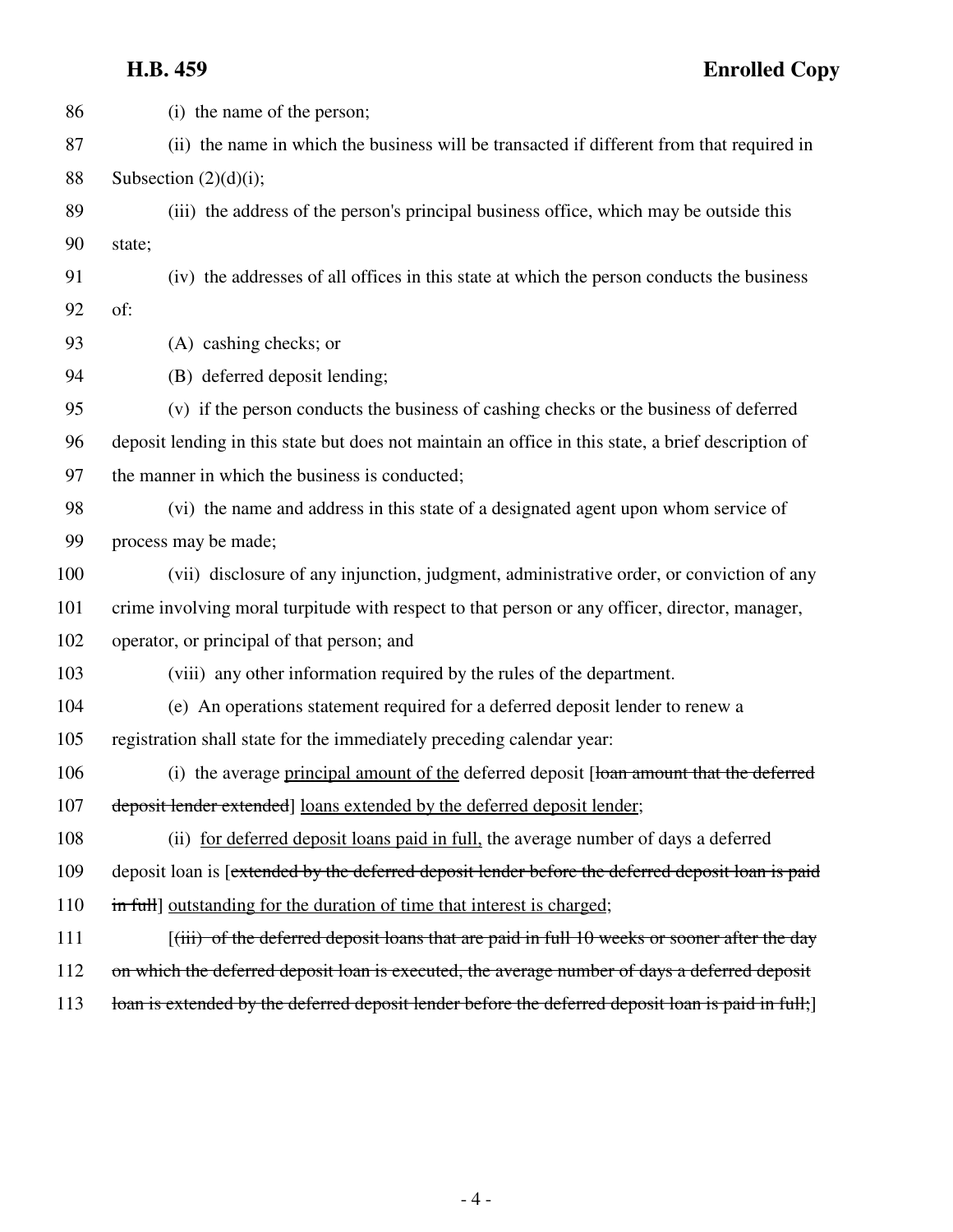| 114 | $[\overrightarrow{(iv)}]$ (iii) the minimum and maximum dollar amount of interest $[\overrightarrow{or}]$ and fees charged |
|-----|----------------------------------------------------------------------------------------------------------------------------|
| 115 | by the deferred deposit lender for a deferred deposit loan[:] of \$100 with a loan term of seven                           |
| 116 | days;                                                                                                                      |
| 117 | $[(A)$ of \$100; and]                                                                                                      |
| 118 | $[({\rm B})$ extended for one week;                                                                                        |
| 119 | $[\forall \vec{v}]$ (iv) the total number of deferred deposit loans rescinded by the deferred deposit                      |
| 120 | lender at the request of the customer pursuant to Subsection $7-23-401(3)(b)$ ;                                            |
| 121 | [(vi) the percentage of deferred deposit loans extended by the deferred deposit lender                                     |
| 122 | that are not paid in full by 10 weeks after the day on which the deferred deposit loan is                                  |
| 123 | executed; and                                                                                                              |
| 124 | $[\overrightarrow{vii}] (v)$ of the persons to whom the deferred deposit lender extended a deferred                        |
| 125 | deposit loan, the percentage that entered into an extended payment plan under Section                                      |
| 126 | $7-23-403$ [.];                                                                                                            |
| 127 | (vi) the total dollar amount of deferred deposit loans rescinded by the deferred deposit                                   |
| 128 | lender at the request of the customer pursuant to Subsection $7-23-401(3)(b)$ ;                                            |
| 129 | (vii) the average annual percentage rate charged on deferred deposit loans; and                                            |
| 130 | (viii) the average dollar amount of extended payment plans entered into under Section                                      |
| 131 | 7-23-403 by the deferred deposit lender.                                                                                   |
| 132 | (3) Information provided by a deferred deposit lender under Subsection $(2)(e)$ is:                                        |
| 133 | (a) confidential in accordance with Section 7-1-802; and                                                                   |
| 134 | (b) not subject to Title 63G, Chapter 2, Government Records Access and Management                                          |
| 135 | Act.                                                                                                                       |
| 136 | (4) (a) The commissioner may impose an administrative fine determined under                                                |
| 137 | Subsection $(4)(b)$ on a person if:                                                                                        |
| 138 | (i) the person is required to be registered under this chapter;                                                            |
| 139 | (ii) the person fails to register or renew a registration in accordance with this chapter;                                 |
| 140 | (iii) the department notifies the person that the person is in violation of this chapter for                               |
| 141 | failure to be registered; and                                                                                              |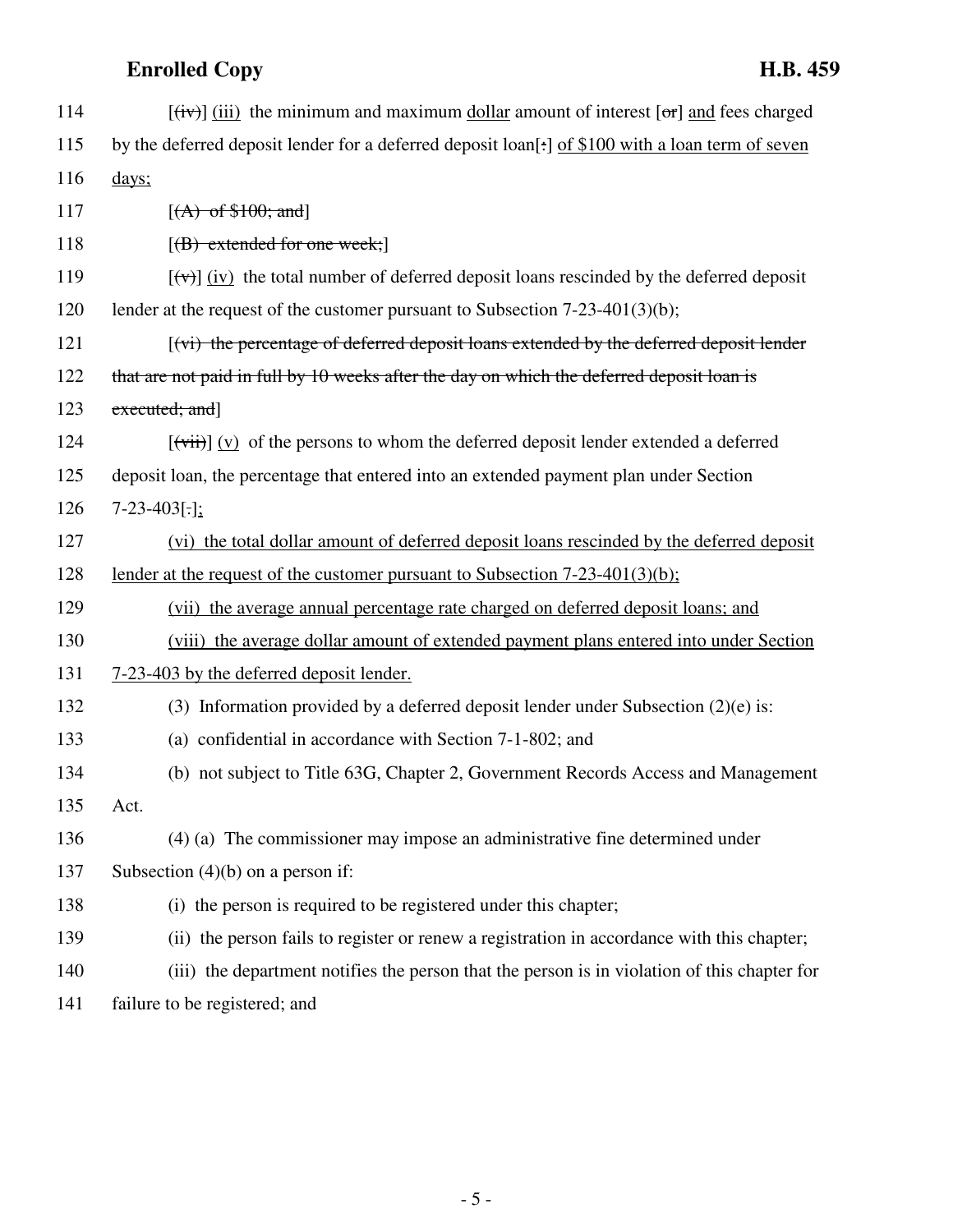| 142 | (iv) the person fails to register within 30 days after the day on which the person                |
|-----|---------------------------------------------------------------------------------------------------|
| 143 | receives the notice described in Subsection $(4)(a)(iii)$ .                                       |
| 144 | (b) Subject to Subsection $(4)(c)$ , the administrative fine imposed under this section is:       |
| 145 | $(i)$ \$500 if the person:                                                                        |
| 146 | (A) has no office in this state at which the person conducts the business of:                     |
| 147 | (I) cashing checks; or                                                                            |
| 148 | (II) deferred deposit lending; or                                                                 |
| 149 | (B) has one office in this state at which the person conducts the business of:                    |
| 150 | (I) cashing checks; or                                                                            |
| 151 | (II) deferred deposit lending; or                                                                 |
| 152 | (ii) if the person has two or more offices in this state at which the person conducts the         |
| 153 | business of cashing checks or the business of deferred deposit lending, \$500 for each office at  |
| 154 | which the person conducts the business of:                                                        |
| 155 | (A) cashing checks; or                                                                            |
| 156 | (B) deferred deposit lending.                                                                     |
| 157 | (c) The commissioner may reduce or waive a fine imposed under this Subsection (4) if              |
| 158 | the person shows good cause.                                                                      |
| 159 | (5) If the information in a registration, renewal, or operations statement required under         |
| 160 | Subsection (2) becomes inaccurate after filing, a person is not required to notify the department |
| 161 | until:                                                                                            |
| 162 | (a) that person is required to renew the registration; or                                         |
| 163 | (b) the department specifically requests earlier notification.                                    |
| 164 | (6) In accordance with Title 63G, Chapter 3, Utah Administrative Rulemaking Act, the              |
| 165 | department may make rules consistent with this section providing for:                             |
| 166 | (a) the form, content, and filing of a registration and renewal statement described in            |
| 167 | Subsection $(2)(d)$ ; and                                                                         |
| 168 | (b) the form and filing of an operations statement described in Subsection $(2)(e)$ .             |
| 169 | (7) A deferred deposit loan that is made by a person who is required to be registered             |